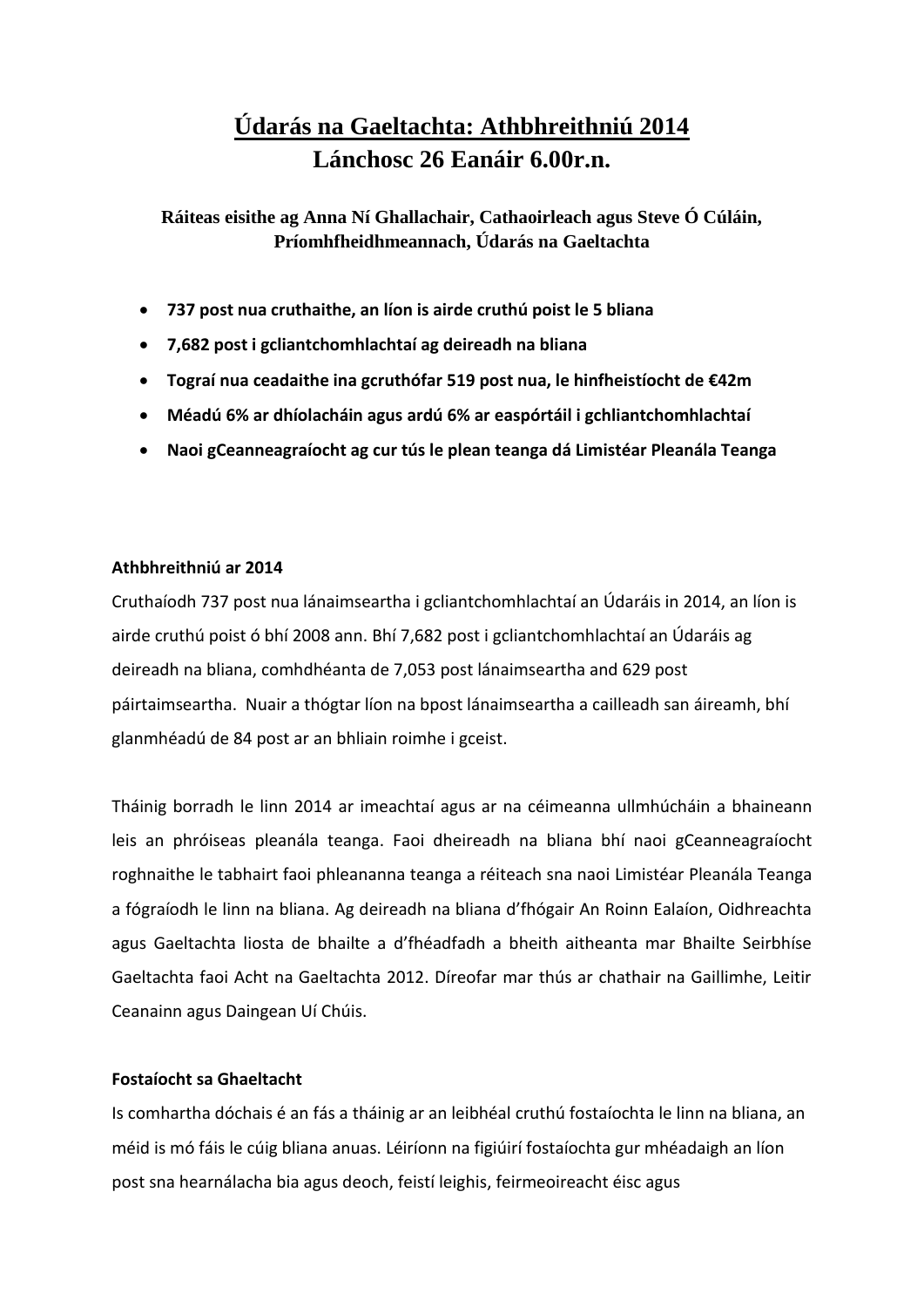saindéantúsaíocht don chuid is mó. D'ardaigh an leibhéal díolacháin i gcomhlachtaí easpórtála agus an fhostaíocht sna comhlachtaí sin dá réir.

Thosaigh 28 gnó as an nua sa Ghaeltacht le linn na bliana agus bhí os cionn 100 duine fostaithe sna gnóthaí sin cheana féin ag deireadh na bliana. Lena chois sin, is údar mór dóchais an fhógra a rinne Randox Laboratories i mí na Samhna go bhfuil sé beartaithe aige infheistíocht shuntasach de €25milliún a dhéanamh ina áis ghnó ar an Chlochán Liath i gCo. Dhún na nGall agus an líon post a mhéadú ó 66 go 540 faoi 2020.

Dúirt Príomhfheidhmeannach an Údaráis, Steve Ó Cúláin, " Tá muid thar a bheith sásta gur tháinig ardú suntasach ar an méid post a cruthaíodh anuraidh agus gur éirigh leis an Údarás na spriocanna a bhí leagtha síos dó ag an Rialtas ó taobh cruthú fostaíochta agus ceadú tograí nua a bhaint amach. An dúshlán atá romhainn anois ná tógáil ar an mbunsraith seo, agus tograí agus infheistíochtaí nua a mhealladh chun na Gaeltachta."

Tharla cailliúintí poist i roinnt comhlachtaí de réir mar athraíodh treo an ghnó agus mar d'athraigh cúinsí gnó agus margaí na gcomhlachtaí sin. Ba mhór an tionchar a bhí ag na cailliúintí poist a tharla i gceantar Ghaoth Dobhair le linn na bliana ach go háirithe. Anuraidh dúnadh aonad táirgeachta an chomhlachta Largo Foods i nGaoth Dobhair, d'aistrigh an comhlacht Nuance a ghnó go Londain, agus lig an comhlacht SIOEN le roinnt dá fhostaithe, rud a chiallaigh gur cailleadh 164 post sa cheantar. Cé go mbíonn cailliúint poist i gceist gach bliain, nuair a tharlaíonn líon ard acu in aon cheantar amháin, bíonn tionchar andiúltach aige ar an chomharsanacht sin.

Agus é ag tagairt don líon post a cailleadh, dúirt an Príomhfheidhmeannach, "Caithfear aird a tharraingt ar an bhuille trom a fuair ceantar Ghaoth Dobhair nuair a cailleadh líon ard post ansin anuraidh agus tá gach iarracht a dhéanamh ag an Údarás malairt infheistíochta agus deiseanna fostaíochta a mhealladh le lonnú ar an bPáirc Ghnó ansin. Ar ndóigh, cruthaíonn easnaimh san infreastruchtúr, i soláthar leathanbhanda ar chostas iomaíoch, agus ganntanas foirgintí gnó d'ardchaighdeán constaicí le tograí a mhealladh chuig ceantar tuaithe. Cé go bhfuil an píblíne tograí folláin, caithfear breis acmhainní a chur ar fáil chun na tograí agus na poist seo a mhealladh chun na Gaeltachta."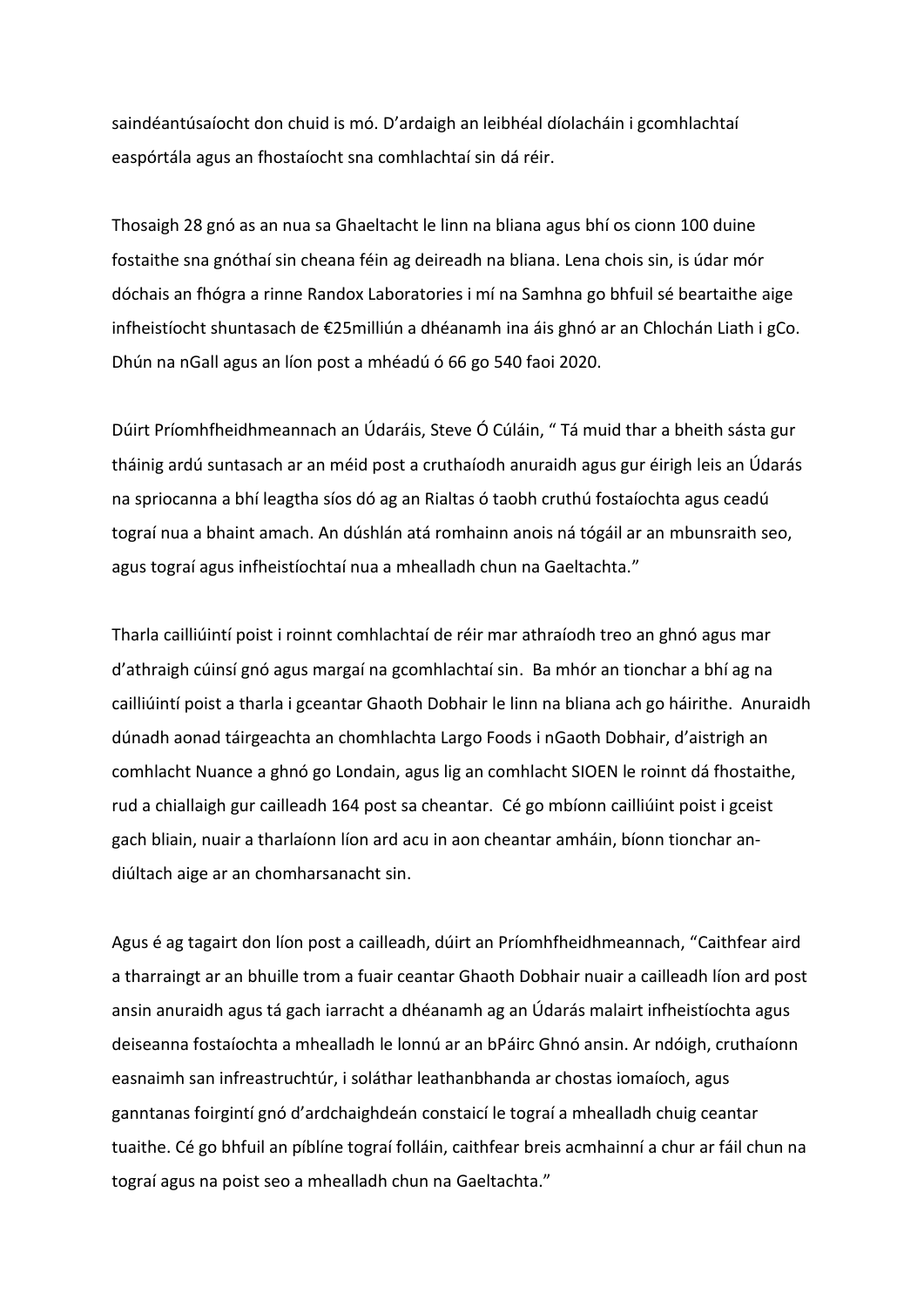Dúirt sé fosta, "Fáiltíonn muid roimh an fócas neartaithe atá á chur ag an Rialtas ar pholasaithe faoi leith a dhíríonn ar fhorbairt fiontraíochta agus fostaíochta go réigiúnach agus beidh muid ag obair lenár gcomheagraíochtaí an Gníomhaireacht Forbartha Tionscail (Eire) agus Fiontraíocht Éireann agus ag feitheamh ar dheiseanna forbartha don Ghaeltacht dá bharr."

## **Os cionn 500 post nua ceadaithe don Ghaeltacht i rith 2014**

Anuraidh, cheadaigh Údarás na Gaeltachta líon tograí nua ina gcruthófar 519 post agus ina ndéanfar infheistíocht iomlán measta de bheagnach €42 milliún de réir mar a thagann na tograí sin chun cinn sna cúpla bliain amach romhainn. Is comhlachtaí sna hearnálacha bia, saindéantúsaíocht agus seirbhísí is mó atá le tabhairt faoi na forbairtí beartaithe. Anuas ar sin, tá an píblíne tograí sláintiúil go maith agus beidh an tÚdarás ag súil le tacú le Randox Teo chun a bpleananna dá láthair ar an Chlochán Liath a bhaint amach.

## **Treochtaí gnó agus Tionchar Eacnamaíoch na gCliantchomhlachtaí**

Is comhartha dóchais an fás de 6% a tháinig ar dhíolacháin i gchliantchomhlachtaí an Údaráis ón bhliain roimhe. Léiríonn taighde a rinne *Insight Statistical Consultants* in 2014 1 go bhfuil luach díolacháin de bhreis agus €826 milliún anois ag na comhlachtaí Gaeltachta. D'fhás easpórtáil 6% go €493 milliún, agus tá méadú breise de 4% tuartha don bhliain seo chugainn. Tá fás tagtha ar dhíolachán i gcomhlachtaí san earnáil bia agus deoch, saindéantúsaíocht, agus comhlachtaí atá ag plé le feistis leighis agus ceimiceáin ach go háirithe ag dul ó neart go neart. Leanann an titim i ndíolachán i gcomhlachtaí atá ag feidhmiú san earnáil déantúsaíochta thraidisiúnta. Lena chois sin, déanann cliantchomhlachtaí an Údaráis €417 milliún de chaiteachas díreach i ngeilleagar na tíre seo ar phá-rolla, seirbhísí agus ceannach ábhar.

## **Scéimeanna Fostaíochta Sóisialta**

1

Leanann ról agus tionchar tábhachtach na scéimeanna fostaíochta sóisialta atá á bhainistiú ag an Údarás sa Ghaeltacht. Anuraidh bhí 1,024 rannpháirtí, 50 saoiste fostaithe ar 47 scéim

<sup>1</sup> Tá an anailís i dtuarascáil *Insight Statistical Consultants* bunaithe ar na figiúirí as an ABSEI (Tuarascáil um Shuirbhé Bliantúil Gnó ar Thionchar Eacnamaíoch) is déanaí. Rinne an Roinn Post, Fiontar agus Nuálaíochta an suirbhé *ABSEI* in 2014 ar gach gníomhaireacht forbartha.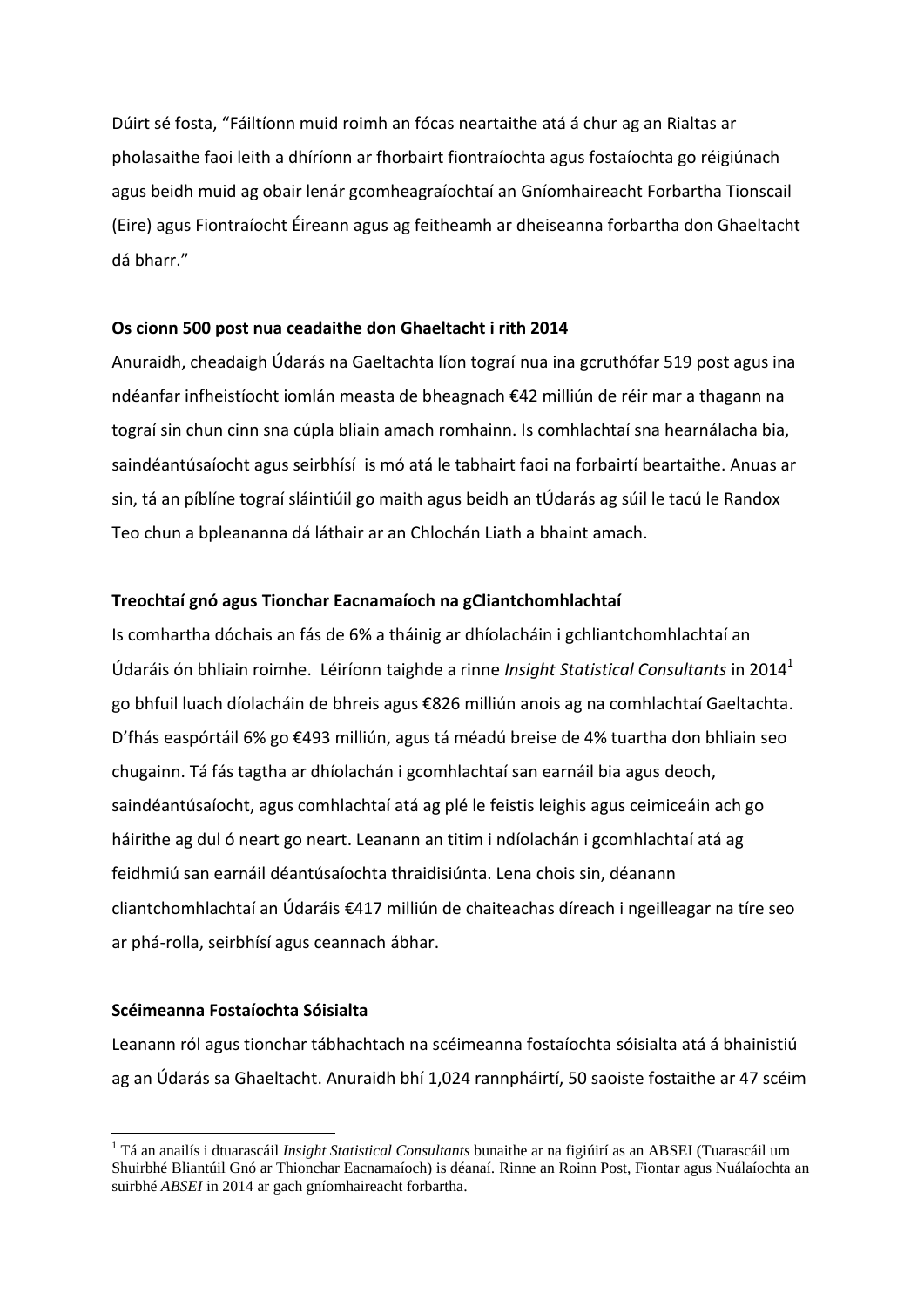ar fud na Gaeltachta.<sup>2</sup> Tá ról tábhachtach ag na scéimeanna seo ag cur taithí oibre agus traenáil ar fáil do phobal na Gaeltachta. Is fiú os cionn €15 milliún na scéimeanna seo go bliantúil do gheilleagar na Gaeltachta.

## **Gníomhaíochtaí pleanála teanga**

**.** 

Cuireadh dlús leis an phróiseas pleanála teanga i rith na bliana. Fógraíodh naoi gcinn de Limistéir Pleanála Teanga le linn na bliana agus roghnaíodh naoi gCeanneagraíocht le tabhairt faoi phleananna teanga a ullmhú agus a fheidhmiú sna ceantair sin. Oibreoidh na Ceanneagraíochtaí go dlúth leis an Údarás agus le grúpaí pobail a bhfuil tionchar ag a gcuid imeachtaí ar chaomhnú agus ar bhuanú na Gaeilge sa Ghaeltacht. Teastaíonn cur chuige comhtháite atá bunaithe ar dhea-chleachtas pleanála teanga chun pobal teanga a neartú. Tá comhoibriú agus rannpháirtíocht an phobal, an Stáit agus na n-earnálacha príobháideacha agus deonacha ríthábhachtach chun an sprioc seo a bhaint amach.

Fógraíodh liosta de bhailte a d'fhéadfadh a bheith aitheanta mar Bhailte Seirbhíse Gaeltachta i mí na Nollag. Is é Údarás na Gaeltachta, má tá an baile lonnaithe sa Ghaeltacht, nó Foras na Gaeilge, i gcás baile atá lonnaithe taobh amuigh den Ghaeltacht, a bheidh ag lorg eagraíochtaí sna bailte sin maidir le hullmhú agus feidhmiú pleananna teanga. Díreofar ar dtús ar chathair na Gaillimhe, ar Leitir Ceanainn agus ar Dhaingean Uí Chúis.

Dúirt Anna Ní Ghallachair, Cathaoirleach an Údaráis, go raibh dul chun cinn nach beag déanta in 2014 maidir leis an phróiseas pleanála teanga: "Tar éis tréimhse réamhullmhúcháin a bhain le bunú struchtúir agus leagan síos próiseas le cúpla bliain anuas, tá Ceanneagraíochtaí i mbun oibre anois le pleananna teanga a réiteach do na Limistéir Pleanála Teanga atá fógartha."

Thagair sí fosta do na dúshláin a bhaineann leis: "Is próiseas casta é an próiseas pleanála teanga. Is dúshlán don Stát agus don Údarás é creimeadh na Gaeilge sa Ghaeltacht a stopadh agus borradh a chur faoi úsáid agus forbairt na teanga. Ach ní bhaineann ceist na teanga sa Ghaeltacht le Roinn amháin Stáit (An Roinn Ealaíon, Oidhreachta agus Gaeltachta)

<sup>2</sup> Déanann Údarás na Gaeltachta bainistiú agus riaradh ar *An Scéim Fostaíochta Pobail*, *An Scéim Shóisialta Tuaithe*, *Tús* agus *Tús Nua*, atá maoinithe ag an Roinn Coimirce Sóisialaí.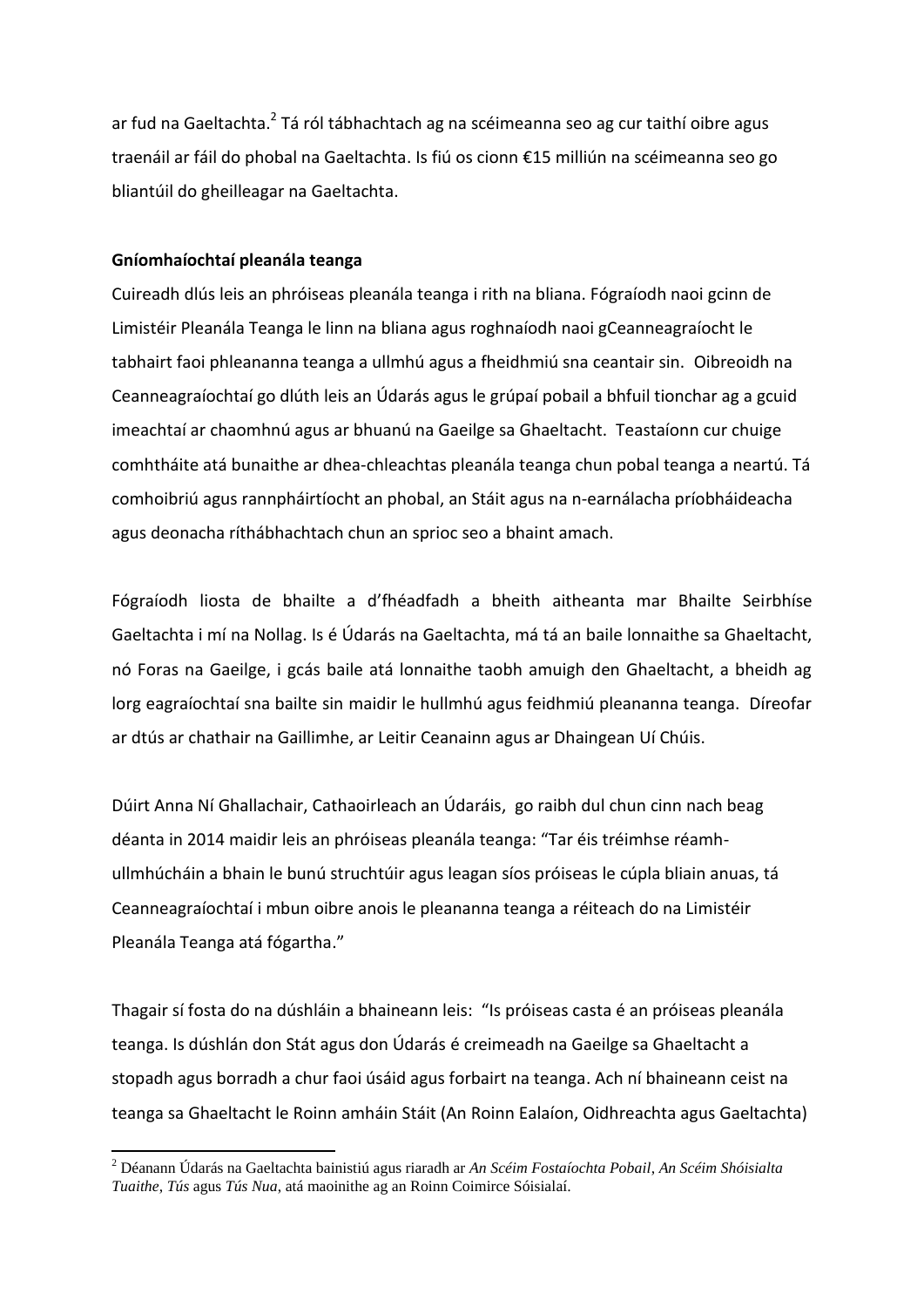ná leis an Údarás amháin. Baineann an próiseas pleanála teanga go dlúth agus go dílis le réimsí forbartha eacnamaíochta agus sóisialta, le gnóthaí riaracháin agus leis na cláir oibre a reáchtáltar faoi choimirce Ranna eile Stáit - an Roinn Oideachais agus Scileanna, an Roinn Sláinte agus an Roinn Comhshaoil, Pobail agus Rialtais Áitiúil ach go háirithe. Tá gá le comhpháirtíocht, le cur chuige comhtháite agus tiomanta, agus comhoibriú idir na gníomhaireachtaí ábhartha Stáit agus na pobail áitiúla lena chinntiú go gcuirfear na tacaíochtaí cuí ar fáil le cur le líon na gcainteoirí laethúla Gaeilge sa Ghaeltacht agus le cur le húsáid na Gaeilge mar theanga phobail mar atá leagtha síos sa reachtaíocht", a dúirt sí.

## **Fócas do 2015**

In 2015, leanfaidh an tÚdarás air ag maoiniú réimse de thionscadail a bhaineann le forbairt fiontraíochta agus cruthú fostaíochta, le béim ar leith ar micreathionscadail agus comhlachtaí atá ag tosú as an nua. Fáiltíonn an tÚdarás roimh thiomantas athnuaite an Rialtais i leith forbairt réigiúnach na tíre ina iomláine, agus leanfaidh muid ar aghaidh inár niarrachtaí, i gcomhair lenár gcomhghleacaithe i bhFiontraíocht Éireann agus an Gníomhaireacht Forbartha Tionscail (Eire), le infheistíocht shuntasach soghluaiste a mhealladh chuig an Ghaeltacht.

Léiríonn taighde idirnáisiúnta go bhfuil fáil ar fhoirgintí oiriúnacha mar chuid lárnach den chinneadh a dhéanann infheisteoirí maidir le lonnú gnó. Leanfaimid leis an obair athchóirithe agus athfhorbartha ar mhaoin an Údaráis in 2015, agus é mar aidhm againn foirgintí d'ardchaighdeán a bheith ar fáil do chliaint nua agus reatha, do chomhlachtaí ag gach staid de ghnó, i ngach earnáil.

Tá *Slí Fhiáin an Atlantaigh*, le tacaíocht ó Fáilte Éireann, ar cheann de na tionscnaimh turasóireachta is rathúla le blianta beaga anuas. Le níos mó ná an ceathrú cuid den tSlí, atá 2,500 km ar fhad, ag dul tríd an Ghaeltacht, beidh an tÚdarás ag díriú ar thacaíocht a thabhairt dár gcliaint agus iad ag cur chun cinn *Slí Fhiáin an Atlantaigh* trí tháirgí nuálaíocha agus mealltacha a chur ar fáil a léiríonn uathúlacht na Gaeltachta don chuairteoir. Tá an tÚdarás ag súil go leanfar leis an fhorbairt ar Chultúrlann Chonamara, ionad cuairteoirí ag *Teach an Phiarsaigh* i Ros Muc, Conamara. Ní amháin go ndéanfaidh an t-ionad cuairteoirí seo comóradh ar cheann de cheannairí Éirí Amach 1916, ach cuirfidh sé suíomh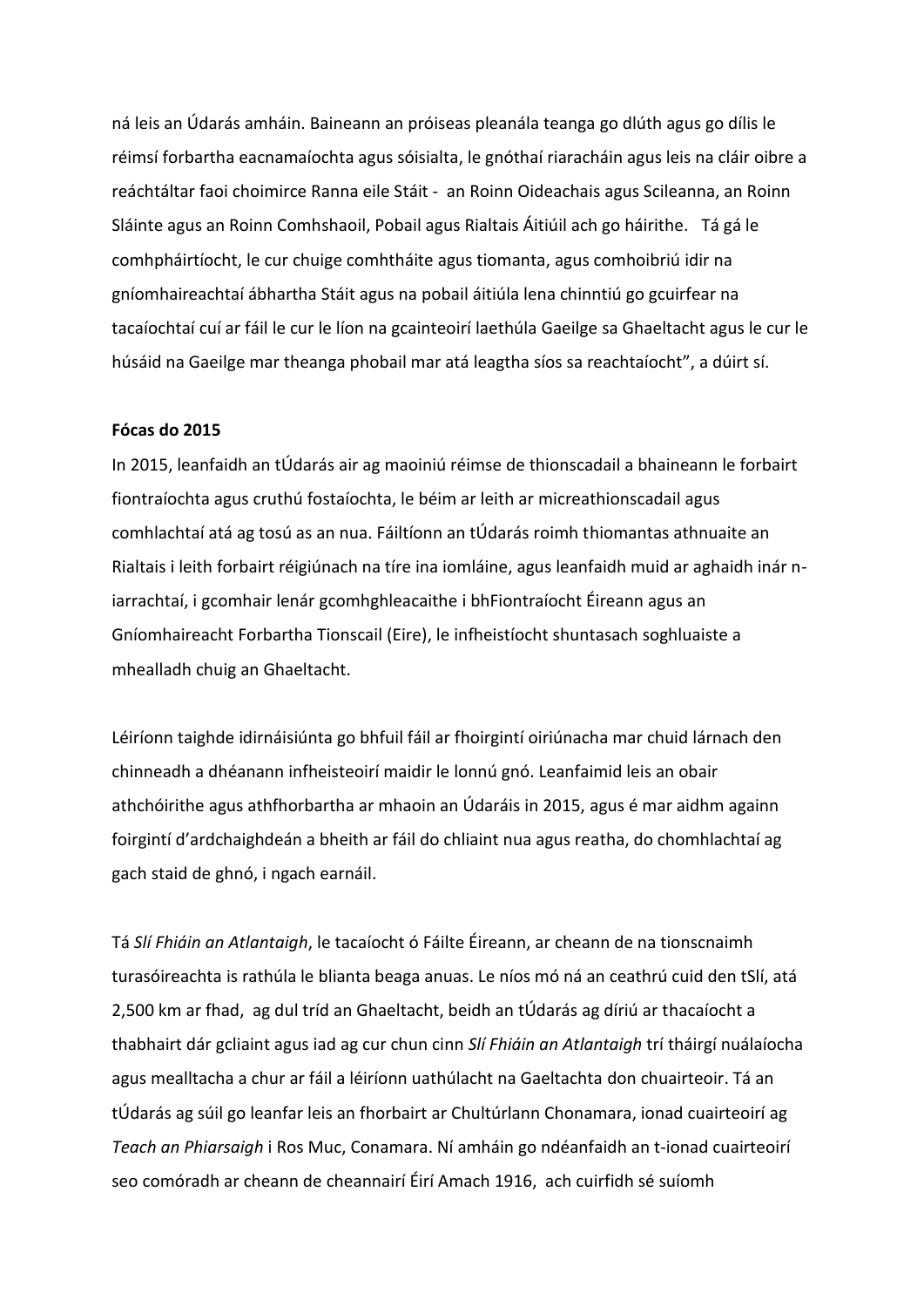tarraingteach ar fáil do chuairteoirí, agus beidh sé mar cheann de na tograí stairiúla ar *Shlí Fhiáin an Atlantaigh* a rachaidh chun leasa an phobal áitiúil chomh maith leis an réigiún thart timpeall air.

Leanfaidh an tÚdarás air ag cur i bhfeidhm an phróisis pleanála teanga in 2015 sna Limistéir Pleanála Teanga atá fós le fógairt agus cuirfear tús leis an phróiseas sna Bailte Seirbhíse Gaeltachta aitheanta go dtí seo.

# **ATHBHREITHNIÚ DE RÉIR AN CHEANTAIR GHAELTACHTA**

## **Gaeltacht Dhún na nGall**

Cruthaíodh 280 post nua i nGaeltacht Dhún na nGall in 2014. Sin ardú 30% ar an méid a cruthaíodh an bhliain roimhe sin agus an líon is airde ó bhí 2008 ann. Cruthaíodh poist nua i gcomhlachtaí ar fud Ghaeltacht Thír Chonaill ar nós Arán Ard Teo, Ard a Rátha; Randox Teo, An Clochán Liath; R.A. Pacáistí Teo agus Euroflex Teo, Páirc Ghnó Ghaoth Dobhair; Comhlacht Iascaireachta Fánaid Teo, Fánaid; Snáth Dhún na nGall Teo agus Oileán Glas Teo, Cill Charthaigh. Cuireadh tús le deich ngnó úr i rith na bliana agus bhí os cionn scór fostaithe cheana féin sna gnóthaí sin faoi dheireadh na bliana.

Ach ar an droch uair, chaill comhlachtaí poist le linn na bliana, agus nuair a thógtar an líon post a cailleadh, fágtar an líon post atá ann faoi láthair ag an leibhéal céanna leis an bhliain roimhe, le 1,942 post lánaimseartha i gcliantchomhlachtaí an Údaráis i nGaeltacht Dhún na nGall ag deireadh na bliana.

Cé go gcailltear líon áirithe post gach bliain, de réir mar thagann athruithe ar ghnóthaí agus san aeráid eacnamaíochta, anuraidh tharla líon ard de na cailliúintí sin ar Pháirc Ghnó Ghaoth Dobhair. Le linn 2014 chuir an comhlacht Largo Foods deireadh le táirgeacht sa mhonarcha a bhí aige i nGaoth Dobhair agus d'aistrigh sé a tháirgeacht chuig planda an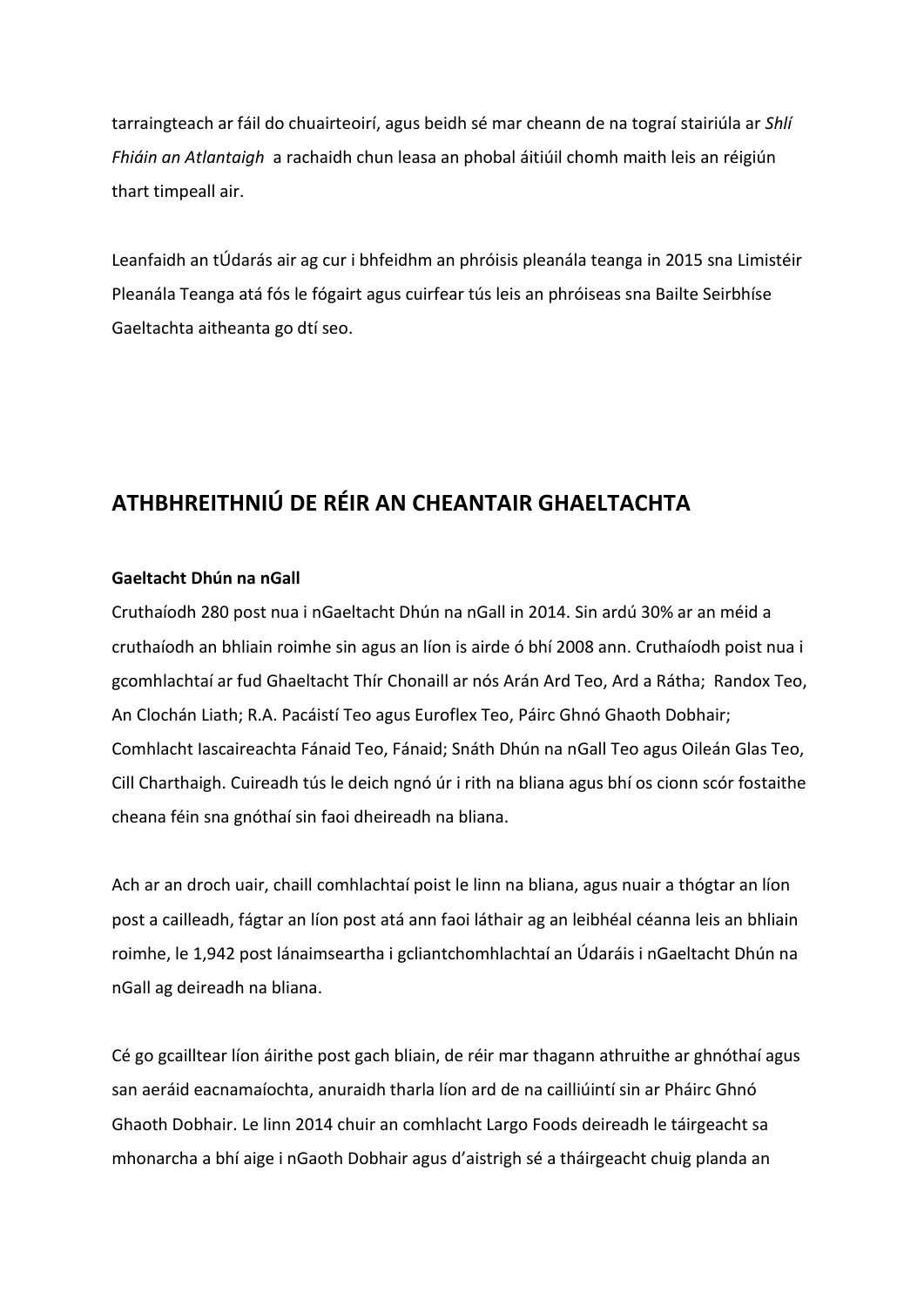chomhlachta i gCill Dhéagláin i gCo. na Mí. Bhí 110 duine fostaithe go lánaimseartha agus 30 duine go páirtaimseartha sa ghnó. Lena chois sin d'aistrigh Spinvox Teo/Nuance a ghnó go Londain le cailliúint de 14 post agus lig Gairméidí Caomhnaithe Dhún na nGall Teo (SIOEN) le 10 dá bhfostaithe i rith na bliana. Is buille trom é seo don cheantar. Ghlac beagnach 50 d'fhostaithe Largo leis an deis oibriú in aonad táirgeachta an chomhlachta i gCill Dhéagláin. Tuigtear dúinn chomh maith go bhfuil poist faighte ag roinnt eile de na hiar-fhostaithe i gcliant-chomhlachtaí eile an Údaráis sa cheantar.

Mar thoradh ar an méid ard daoine a chaill poist sa cheantar, bhunaigh an tÚdarás grúpa oibre le dul i mbun plean gníomhaíochta a dhíreoidh ar thograí fiontraíochta nua a aimsiú agus a mhealladh le lonnú in Iarthuaisceart Dhún na nGall, agus deiseanna nua fostaíochta a chruthú. Beidh an Fóram Forbartha Fiontraíochta ag tuairisciú ar a chuid oibre ag tús mhí Mhárta na bliana seo.

Is ábhar mór dóchais é an fógra a rinne Randox Teo anuraidh go bhfuil sé beartaithe acu infheistíocht shuntasach de €25milliún a dhéanamh ina n-áis ghnó ar an Chlochán Liath agus an líon post a mhéadú go 540 faoi 2020. Tá an tÚdarás tiomanta do leanúint ag obair le Randox ar a straitéis fhorbartha agus ar an fhís atá acu an t-aonad ar an Chlochán Liath a fhorbairt mar áis thaighde agus déantúsaíochta den chéad scoth. Cruthóidh an infheistíocht seo réimsí leathana fostaíochta a chuirfidh deiseanna suntasacha ar fáil do lucht oibre na Gaeltachta sna blianta amach romhainn.

#### Tograí Nua

Anuas ar sin, cheadaigh an tÚdarás líon tograí úra do Ghaeltacht Dhún na nGall anuraidh ina mbeidh 124 post nua á gcruthú iontu agus infheistíocht iomlán de os cionn €6.5 milliún beartaithe nuair a bheidh na tograí sin faoi lán seoil.

#### Scéimeanna Fostaíochta Sóisialta

Bhí 327 duine fostaithe ar scéimeanna fostaíochta sóisialta i nGaeltacht Dhún na nGall ag deireadh na bliana, scéimeanna atá á mbainistiú agus á riaradh ag an Údarás agus atá á maoiniú ag an Roinn Coimirce Sóisialaí.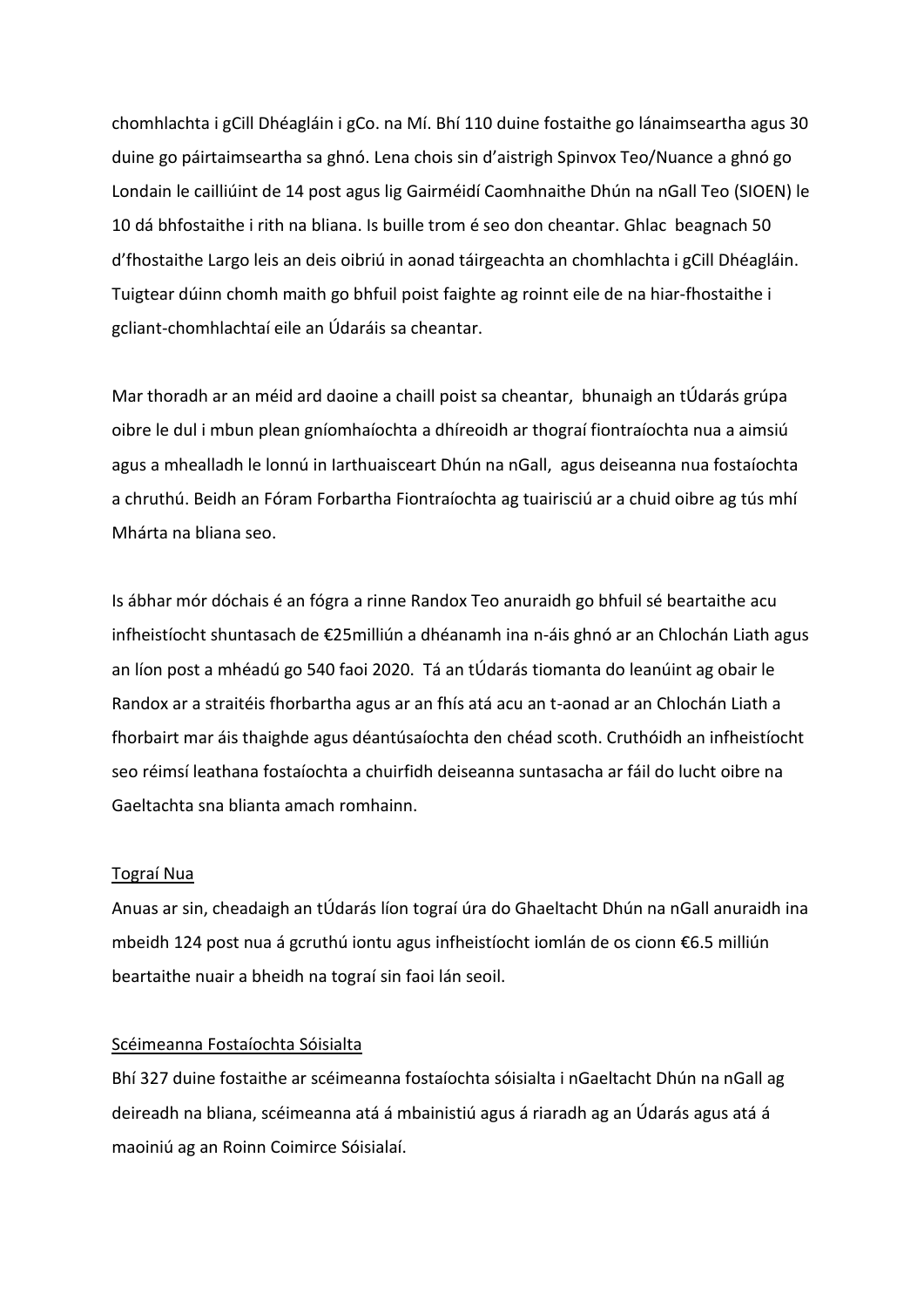## Pleanáil Teanga

I rith na bliana, fógraíodh naoi Limistéar Pleanála Teanga (LPT) ar fud na Gaeltachta agus bhí trí cinn acu sin i nGaeltacht Thír Chonaill. Lorgaíodh iarratais ó eagraíochtaí/grúpaí pobail a bheadh sásta dul i mbun na hoibre seo agus roghnaíodh Ceanneagraíochtaí le tabhairt faoi phleananna teanga a réiteach do na trí Limistéar Pleanála Teanga sin. Is é Comharchumann Forbartha Ghaoth Dobhair Teo. a bheidh ag feidhmiú mar Cheanneagraíocht in LPT *Gaoth Dobhair, Rann na Feirste, Anagaire agus Loch an Iúir*; Pobal Eascarrach Teo., An tSean Bheairic Teo. & Coiste Pobail Ghort a' Choirce a bheidh ag feidhmiú i dteannta a chéile mar Cheanneagraíocht in LPT *Cloich Chionnaola, Gort an Choirce, An Fál Carrach agus Machaire Rabhartaigh*; agus Lár Chomhairle Paróiste Ghleann Cholm Cille Teoranta ag feidhmiú mar Cheanneagraíocht in LPT *Dún na nGall Theas.*  Tá tréimhse suas go dhá bhliain ag na ceanneagraíochtaí seo le plean teanga a ullmhú dá gceantar.

## **Gaeltacht Mhaigh Eo**

Cruthaíodh 64 post nua i nGaeltacht Mhaigh Eo in 2014. Bhí 685 post lánaimseartha i gcliantchomhlachtaí an Údaráis i nGaeltacht Mhaigh Eo ag deireadh na bliana, glanlaghdú de 43 post ar an bhliain roimhe. Cé go raibh titim 107 post i nGaeltacht Mhaigh Eo le linn na bliana, léiríonn anailís ar na figiúirí nach cailliúintí poist a bhí i gceist leo go léir agus gur aistrigh 70 post go suíomhanna eile taobh amuigh den Ghaeltacht de bharr chúinsí oibre comhlacht amháin.

## Scéimeanna Fostaíochta Sóisialta

Bhí 211 duine fostaithe chomh maith ar scéimeanna fostaíochta sóisialta i nGaeltacht Mhaigh Eo ag deireadh na bliana. Tá na scéimeanna seo á mbainistiú agus á riaradh ag an Údarás agus tá siad á maoiniú ag an Roinn Coimirce Sóisialaí.

#### Pleanáil Teanga

Táthar ag súil go gcuirfear tús leis an phróiseas pleanála teanga i nGaeltacht Mhaigh Eo in 2015 nuair a bheidh an chéad ghrúpa eile de Limistéir Pleanála Teanga fógartha ag an Roinn Ealaíon, Oidhreachta agus Gaeltachta.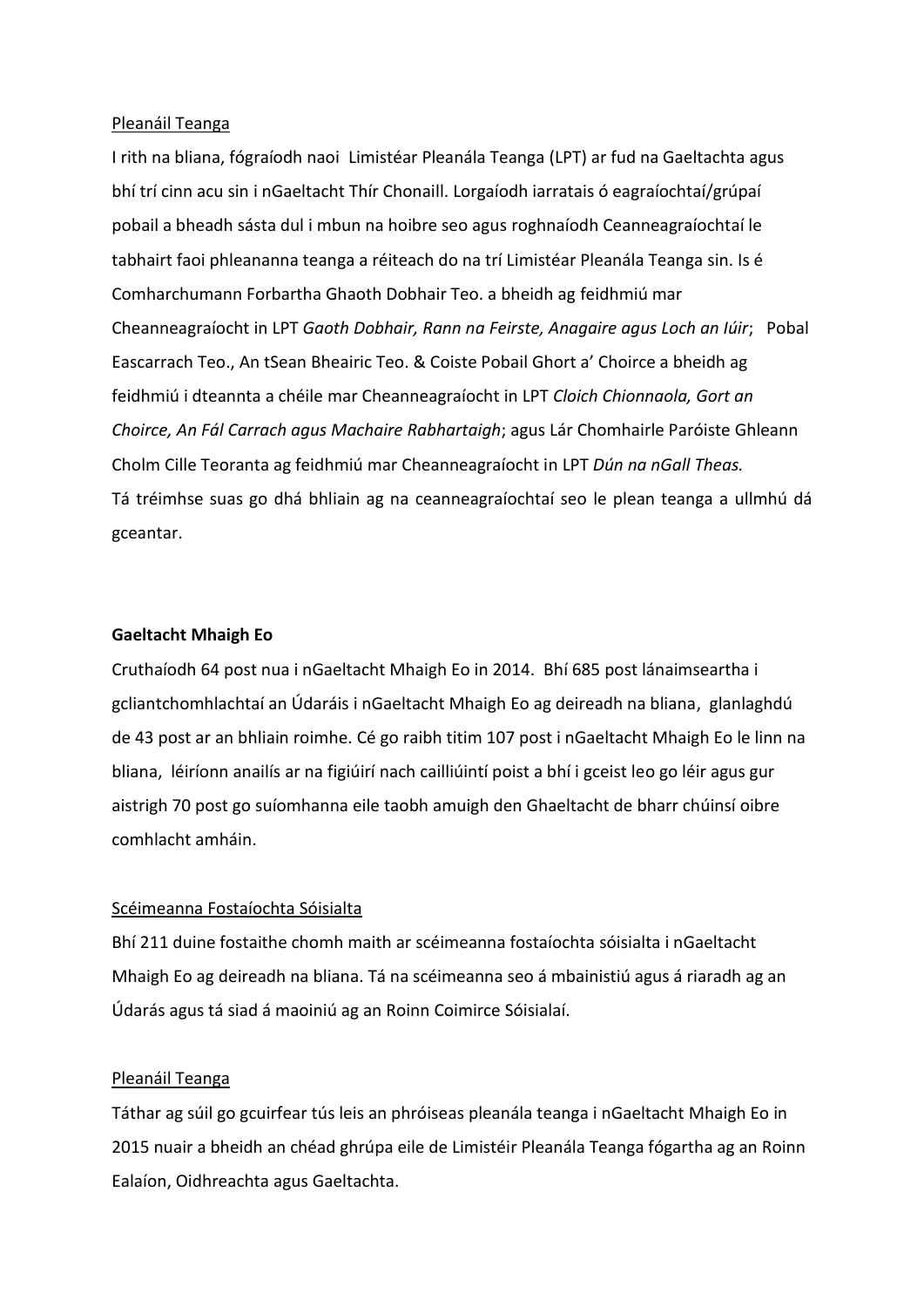## **Gaeltacht na Gaillimhe**

Cruthaíodh 271 post nua i nGaeltacht na Gaillimhe in 2014, an líon is airde post ó bhí 2009 ann. Nuair a thógtar líon na bpost a cailleadh san áireamh, bhí glanmhéadú de 94 post i gceist ar an bhliain roimhe. Bhí 2,835 post lánaimseartha i gcliantchomhlachtaí an Údaráis i nGaeltacht na Gaillimhe ag deireadh na bliana.

Cruthaíodh poist nua i rith na bliana go príomha i gcomhlachtaí atá ag feidhmiú sna hearnálacha feistí leighis, bia agus deoch, saindéantúsaíocht agus seirbhísí. Cailleadh an chuid is mó de na poist i gcomhlachtaí a bhí ag feidhmiú sna tionscail seirbhísí agus déantúsaíochta. Tháinig titim ar an líon poist in earnáil na meáin le linn na bliana. Bíonn suas agus síos ar fhostaíocht san earnáil seo ag brath ar thréimhsí coimisiúnaithe agus sceidil léiriúcháin, agus táthar ag súil le fás san fhostaíocht san earnáil seo arís le linn 2015 nuair a chuirfear tús le roinnt tograí nua atá á bpleanáil faoi láthair.

## Arramara Teo

D'fhógair an tÚdarás i rith na bliana go raibh a scaireanna sa chomhlacht próiseála feamainne Arramara Teoranta aistrithe chuig an chomhlacht idirnáisiúnta, Acadian Seaplants Limited. D'fhógair Acadian Seaplants go bhfuil sé chun infheistíocht de €2 mhilliún a dhéanamh sa ghnó agus go ndéanfar infheistíocht bhreise eile sa todhchaí i ngníomhaíochtaí ar nós taighde, forbairt táirgí breisluacha, margaíocht, próisis nua agus caiteachas caipitil. Leanfaidh an tÚdarás air ag obair i gcomhpháirtíocht le Acadian Seaplants Limited leis an earnáil feamainne a fhorbairt ar mhaithe le pobal na Gaeltachta agus na páirtithe leasmhara go léir.

## Tograí Nua Ceadaithe

Ceadaíodh líon suntasach tograí nua i rith na bliana i nGaeltacht na Gaillimhe. Táthar ag súil go gcruthófar 182 post nua agus go ndéanfar infheistíocht de os cionn €22 milliún nuair a bheidh na tograí atá beartaithe faoi lán seoil.

#### Scéimeanna Fostaíochta Sóisialta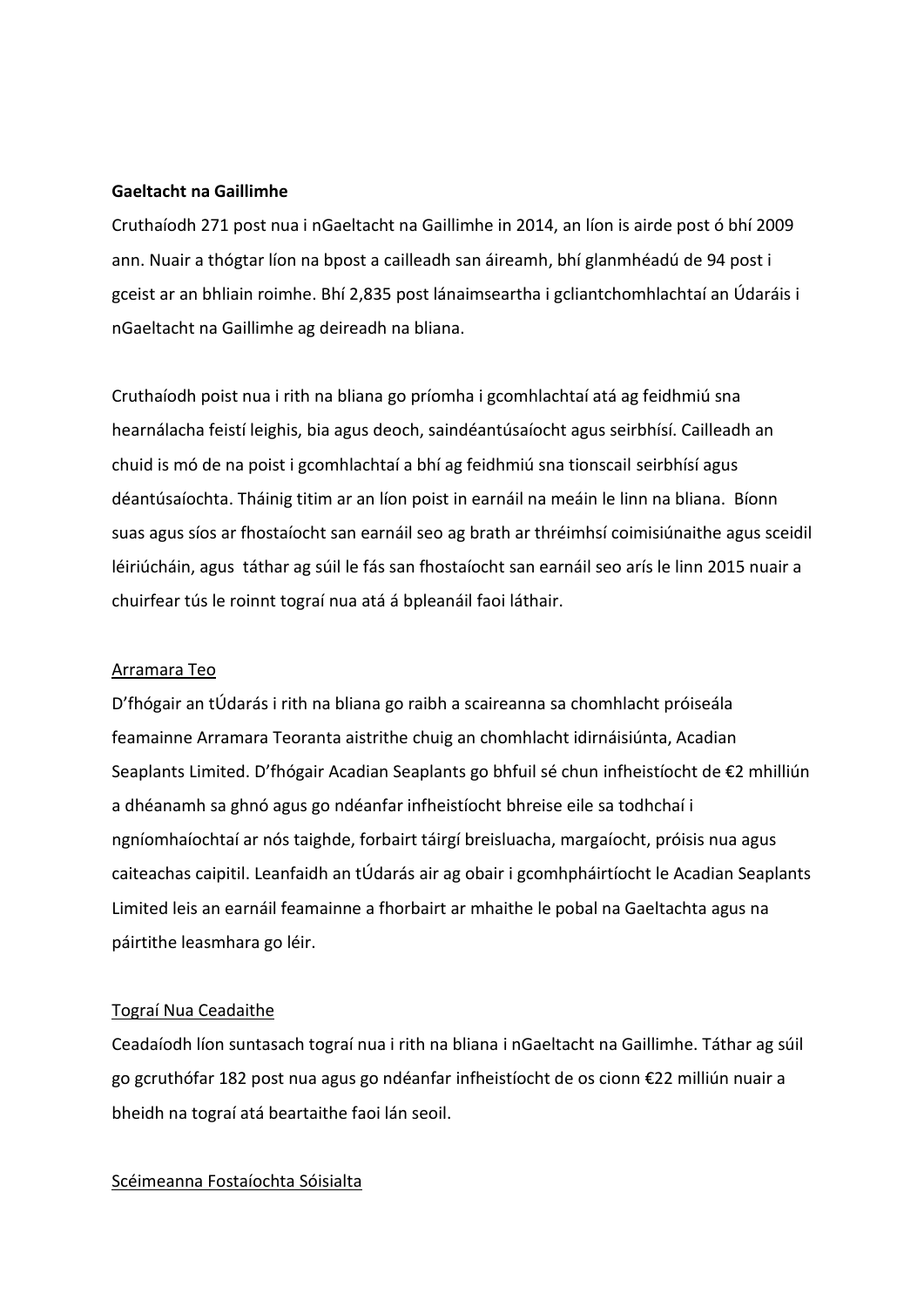Bhí 368 duine fostaithe chomh maith ar scéimeanna fostaíochta sóisialta i nGaeltacht na Gaillimhe ag deireadh na bliana. Tá na scéimeanna seo á mbainistiú agus á riaradh ag an Údarás agus tá siad á maoiniú ag an Roinn Coimirce Sóisialaí.

#### Teach an Phiarsaigh

Cheadaigh an Rialtas soláthar do Chultúrlann Chonamara ag suíomh Theach an Phiarsaigh faoina phacáiste spreagthaí caipitil. Cuireadh maoiniú de €500,000 ar fáil in 2014 ó Chlár Cuimhneacháin 1916 agus tá €1.5 milliún ar fáil don togra in 2015-2016. Ghlac an tÚdarás ceannaireacht ar an chéad phas den fhorbairt i gcomhar leis na páirtithe leasmhara chun a chinntiú go gcuirfear tús leis an obair riachtanach dheartha agus phleanála. Táthar i lár próisis pleanála faoi láthair agus tá súil le cinneadh dearfach roimh dheireadh na míosa. Leanfaidh an tÚdarás air ag obair le Fáilte Éireann agus le páirtithe leasmhara eile le hiarracht a dhéanamh teacht ar an soláthar iomlán caipitil atá riachtanach leis an togra a thabhairt chun críche.

#### Pleanáil Teanga

I rith na bliana, fógraíodh naoi Limistéar Pleanála Teanga (LPT) ar fud na Gaeltachta agus bhí trí cinn acu sin i nGaeltacht na Gaillimhe. Lorgaíodh iarratais ó eagraíochtaí/grúpaí pobail a bheadh sásta dul i mbun na hoibre seo agus roghnaíodh Ceanneagraíocht le tabhairt faoi pleananna teanga a réiteach do na trí Limistéar Pleanála Teanga. Is é Fóram Chois Fharraige um Phleanáil Teanga a bheidh ag feidhmiú mar Cheanneagraíocht in LPT *Chois Fharraige*; Comharchumann Mhic Dara Teo a bheidh ag feidhmiú mar Cheanneagraíocht in LPT *An Cheathrú Rua*; agus Comhairle Ceantar na nOileán Teo. a bheidh ag feidhmiú mar Cheanneagraíocht in LPT *Ceantar na nOileán*. Tá tréimhse suas go dhá bhliain ag na ceanneagraíochtaí seo le plean teanga a ullmhú dá gceantar.

## **Gaeltacht na Mí**

Cruthaíodh 27 post nua i nGaeltacht na Mí anuraidh, agus nuair a thógtar líon na bpost a cailleadh san áireamh bhí glanmhéadú de 19 post i gceist. Bhí 186 post lánaimseartha i gcliantchomhlachtaí an Údaráis i nGaeltacht na Mí ag deireadh na bliana.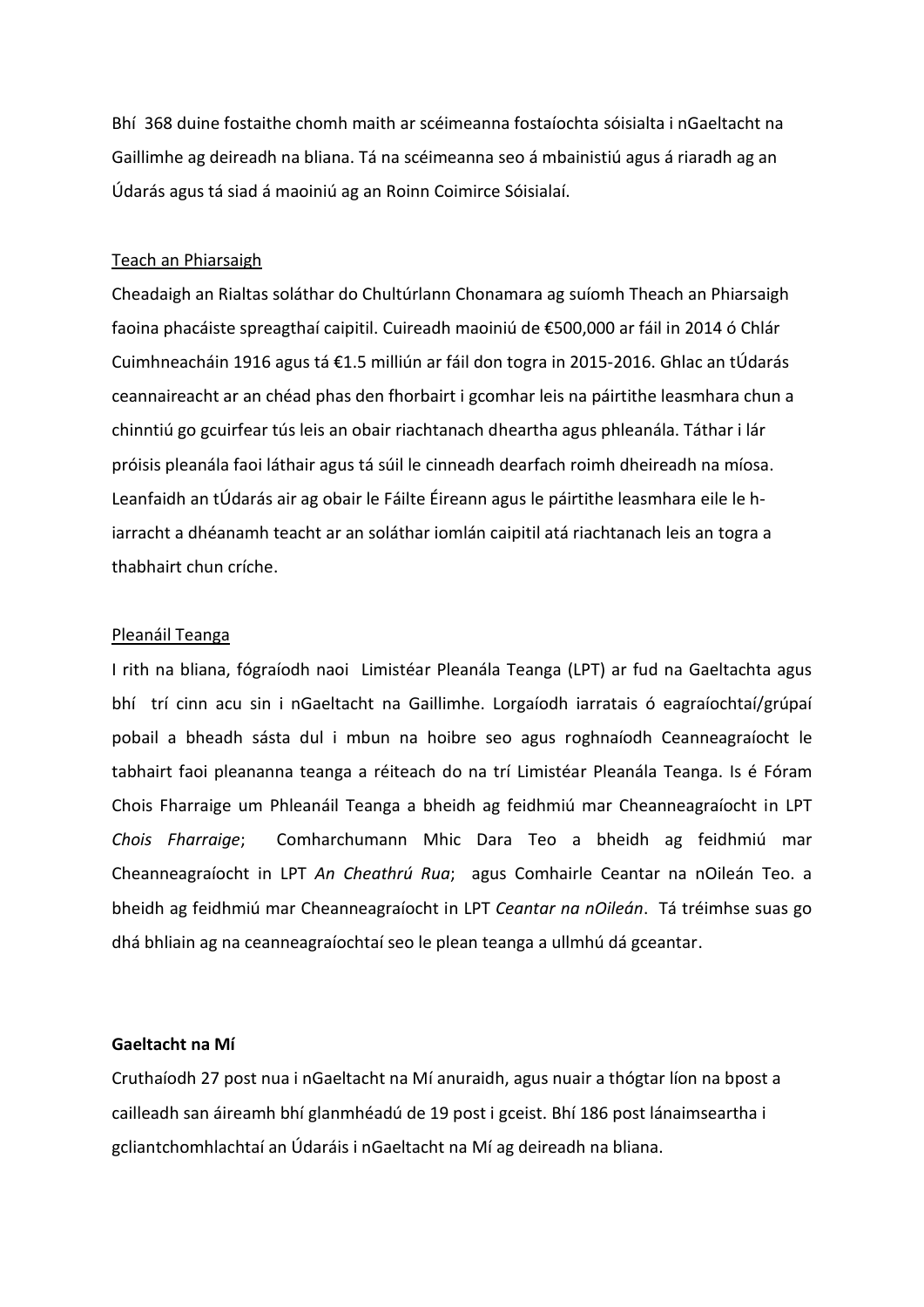Tháinig fás ar an leibhéal fostaíochta sna comhlachtaí Faughan Foods Ltd , Turmec Teo agus MK Innealtóireacht Teo agus bunaíodh comhlacht nua, Clearplas, ina bhfuil ceathrar fostaithe cheana féin. Tá sprioc ag an chomhlacht sin 19 a bheith fostaithe sa ghnó nuair atá sé faoi lán seoil. Lena chois sin, ceadaíodh tograí nua i rith na bliana ina gcruthófar 40 post nua agus ina ndéanfar infheistíocht de gar de €2 mhilliún nuair a bheidh na forbairtí atá beartaithe acu curtha i gcrích.

## **Gaeltacht Chiarraí**

Cruthaíodh 38 post nua i nGaeltacht Chiarraí in 2014. Cruthaíodh na poist nua seo i gcomhlachtaí atá ag feidhmiú sna tionscail seirbhísí agus saindéanúsaíochta don chuid is mó. Nuair a thógtar san áireamh an líon post a cailleadh, bhí glanchaillteanas de 12 post san iomlán ann. Bhí 671 post lánaimseartha i gcliantchomhlachtaí an Údaráis i nGaeltacht Chiarraí ag deireadh na bliana.

Is údar dóchais é an líon tograí nua a ceadaíodh i rith na bliana. Táthar ag súil go gcruthófar 78 post nua agus go ndéanfar infheistíocht iomlán de os cionn €5 milliún iontu nuair a bheidh na tograí sin faoi lán seoil.

#### Forbairt ar aonaid tháirgeachta bia

Cuireadh obair athchóirithe i gcrích ar dhá aonad ghnó i bPáirc Ghnó na Coille agus ceadaíodh soláthar airgid chun obair athchóirithe a dhéanamh ar cheithre aonad eile ar an bPáirc chun iad a chur in oiriúnt do thograí táirgíochta bia atá á láimhseáil faoi láthair. Nuair a bheidh an obair sin críochnaithe agus na gnóthaí bia lonnaithe iontu, bheadh súil go mbeadh idir 12-15 duine ag obair i ngnóthaí táirgíochta bia i bPáirc Ghnó na Coille.

#### Scéimeanna Fostaíochta Sóisialta

Bhí 91 duine fostaithe ar scéimeanna fostaíochta sóisialta i nGaeltacht Chiarraí ag deireadh na bliana. Tá na scéimeanna seo á mbainistiú agus á riaradh ag an Údarás agus tá siad á maoiniú ag an Roinn Coimirce Sóisialaí.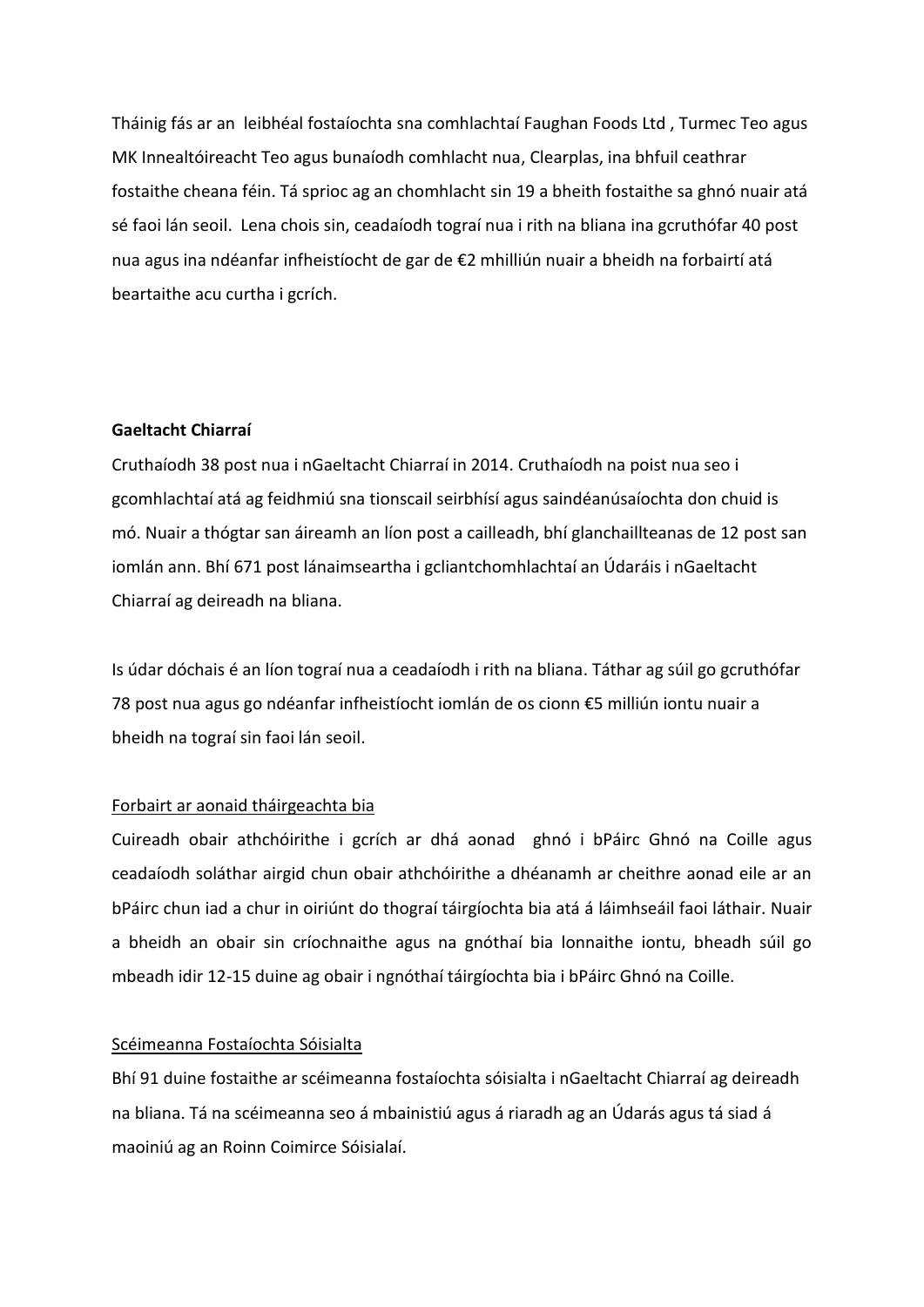## Lárionad Forbartha Gaeilge agus Gaeltachta

Cuireadh críoch leis an obair fhorbartha ar Lárionad Forbartha Gaeilge agus Gaeltachta i mBaile an Fheirtéaraigh ag deireadh na bliana ar chostas iomlán de €3.4 milliún. Is comhpháirtíocht é an togra seo idir Údarás na Gaeltachta, An Roinn Ealaíon, Oidhreachta agus Gaeltachta agus Comharchumann Forbartha Chorca Dhuibhne Teo. Tá Chomharchumann Forbartha Chorca Dhuibhne Teo ag glacadh an ionaid seo ar láimh faoi láthair agus osclófar go hoifigiúil é san Earrach. Tá áiseanna naíonra agus seirbhísí réamhscoile; spás oiliúna; agus trí aonad fiontraíochta mar chuid den fhorbairt.

## Pleanáil Teanga

I rith na bliana, fógraíodh naoi Limistéar Pleanála Teanga (LPT) ar fud na Gaeltachta agus bhí péire acu sin i nGaeltacht Chiarraí. Lorgaíodh iarratais ó eagraíochtaí/grúpaí pobail a bheadh sásta dul i mbun na hoibre seo. Roghnaíodh Comharchumann Forbartha Chorca Dhuibhne Teo mar an Ceanneagraíocht a bheidh ag tabhairt faoi phleananna teanga a réiteach do LPT *Ciarraí Thiar* agus Comhchoiste Ghaeltachtaí Chiarraí Theas Teo mar an Ceanneagraíocht a bheidh ag feidhmiú i LPT *Ciarraí Theas*.

## **Gaeltacht Chorcaí**

Cruthaíodh 33 post nua i nGaeltacht Chorcaí in 2013. Nuair a thógtar san áireamh an líon post a cailleadh, bhí glanmhéadú de 9 bpost san iomlán ann. Bhí 586 post lánaimseartha i gcliantchomhlachtaí an Údaráis i nGaeltacht Chorcaí ag deireadh na bliana. Tháinig fás san fhostaíocht i gcomhlachtaí sna hearnálacha saindéantúsaíochta agus bia agus deoch agus cailleadh poist i gcomhlachtaí sna tionscail déantúsaíochta agus closamhairc. Rinne na comhlachtaí Folláin Teo agus Eurofoil Teo forbairtí suntasacha caipitil ar a ngnóthaí le linn na bliana agus cuirfidh sé sin le deiseanna forbartha agus fostaíochta na gcomhlachtaí sa cheantar.

Lena chois sin, ceadaíodh tograí nua i rith na bliana ina gcruthófar 17 post nua agus ina ndéanfar infheistíocht de €1.66 mhilliún nuair a bheidh na forbairtí atá beartaithe acu curtha i gcrích.